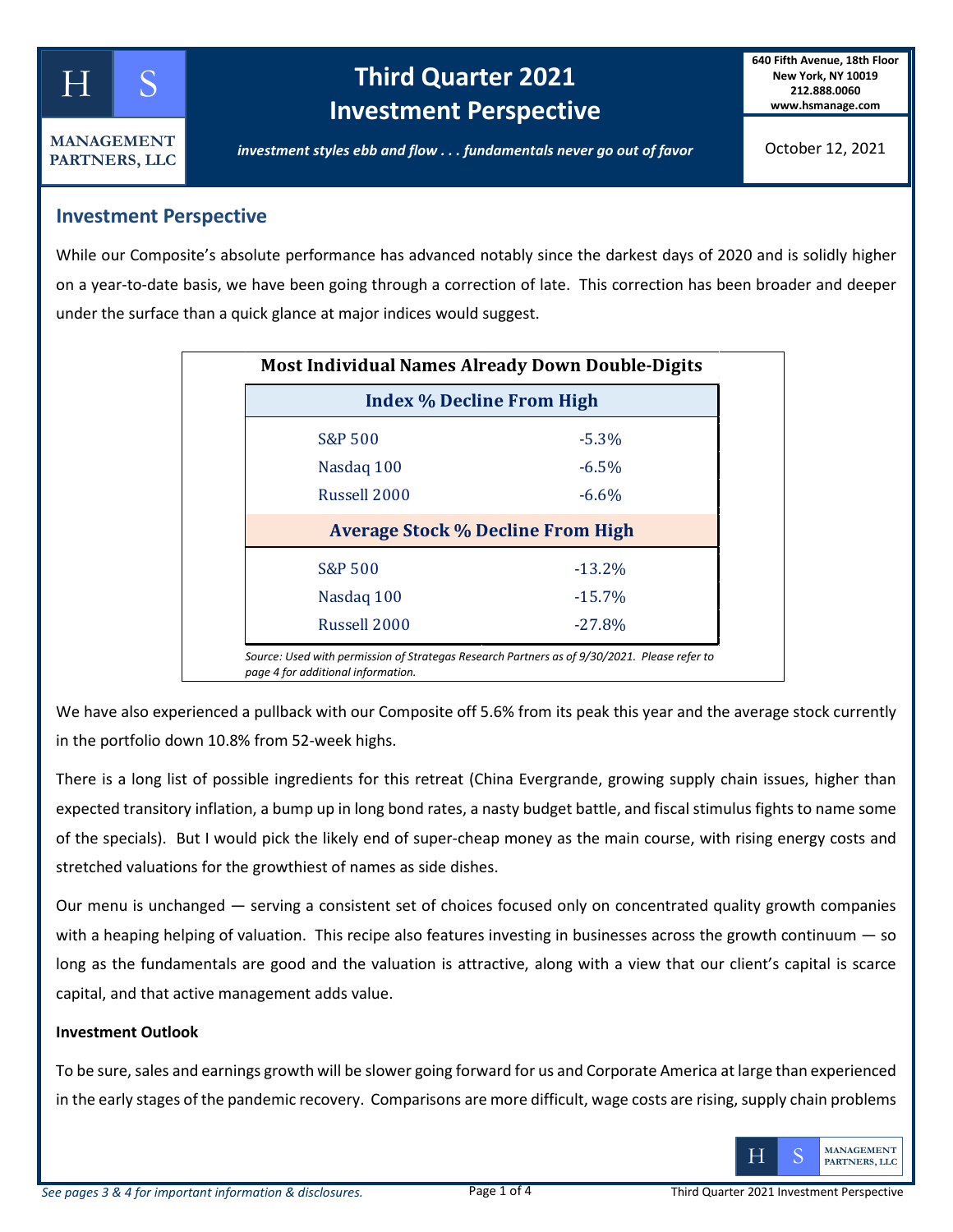are disruptive and commodity shortages create pressures. Valuations may be challenged by higher federal debt levels, higher inflation, higher bond yields, and the removal of monetary stimulus. There is also a move to higher tax rates and the Federal government is tacking toward fiscal policies aimed at the redistribution rather than creation of wealth.

That said, our view is that the market pullback we have been experiencing makes the portfolio outlook more attractive. While our companies are not immune from broad-based economic pressures, we believe they do have scale and adroit managements. There is likely to be greater distinction in results of best-in-class companies relative to secondary and tertiary players, less well equipped to handle market stresses. A global re-opening will also provide a tailwind to economic activity. U.S. household net worth is at a record and savings rates are high. Despite challenges ahead, we continue to believe that portfolio earnings growth will be 10% or better over time.

Moreover, the portfolio's price/earnings ratio has retreated to about 20X estimated forward 12-month estimates. This is in part due to the market pullback but also due to active portfolio changes. The dividend yield on the portfolio is 1.7%. Bond yields have backed up to above 1.5%, but we are comfortable with the portfolio's earnings yield of 5% even in the face of rising yields.



We do believe there remain areas of considerable froth in the market. IPOs are still at their highs, cryptocurrencies are still the rage, and go-go investment styles still take center stage. We think our focus on quality, focus on fundamentals, and focus on valuation will hold us in good stead over investment cycles. Our efforts remain squarely on driving positive absolute returns for our clients' portfolios in the years ahead. We appreciate your confidence in us and wish the best to all as we head toward 2021's end.

Sincerely,

Harry W. Segalas

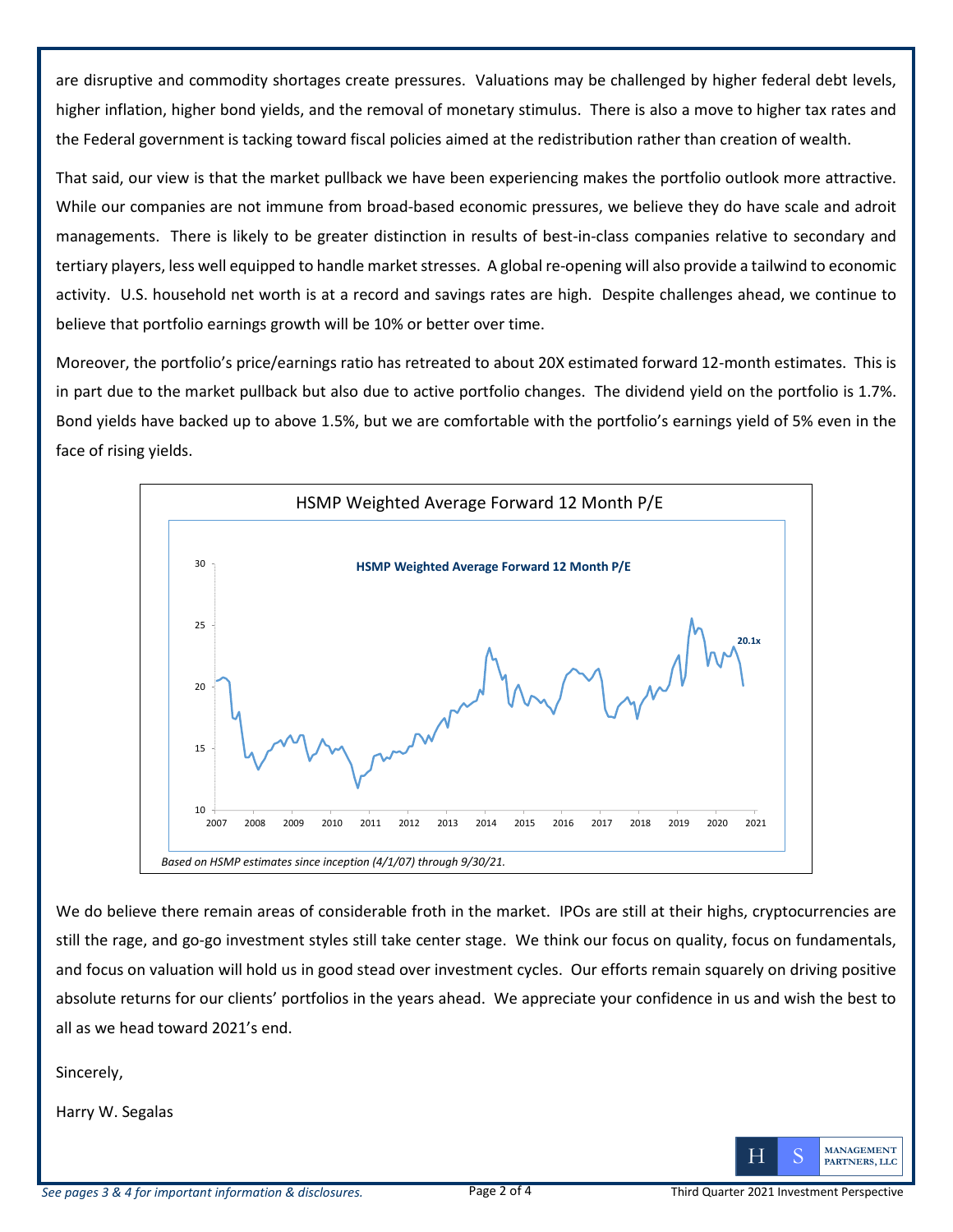## *Portfolio Profile (9/30/21)*

| HSMP Composite Performance as of 9/30/21 |         |            |        |                              |                              |                                      |                                                                 |                                                                 |  |
|------------------------------------------|---------|------------|--------|------------------------------|------------------------------|--------------------------------------|-----------------------------------------------------------------|-----------------------------------------------------------------|--|
|                                          | 3Q21    | <b>YTD</b> | 1 Year | 3 Years<br><b>Annualized</b> | 5 Years<br><b>Annualized</b> | <b>10 Years</b><br><b>Annualized</b> | <b>Since</b><br><b>Inception</b><br>4/1/07<br><b>Annualized</b> | <b>Since</b><br><b>Inception</b><br>4/1/07<br><b>Cumulative</b> |  |
| <b>HSMP Composite (Net)</b>              | $-1.3%$ | 18.0%      | 31.7%  | 18.8%                        | 18.9%                        | 18.4%                                | 13.2%                                                           | 502.8%                                                          |  |
| S&P 500 <sup>®</sup> Index               | 0.6%    | 15.9%      | 30.0%  | 16.0%                        | 16.9%                        | 16.6%                                | 10.2%                                                           | 308.8%                                                          |  |
| Russell 1000 <sup>®</sup> Growth Index   | 1.2%    | 14.3%      | 27.3%  | 22.0%                        | 22.8%                        | 19.7%                                | 13.3%                                                           | 509.2%                                                          |  |

*Performance results are net of fees and include the reinvestment of dividends and other earnings. Past performance is not indicative of future results.* 



*Composite performance results since inception (4/01/07) through 9/30/21. Performance is net of fees and include the reinvestment of dividends and other earnings. Past performance is not indicative of future results.*